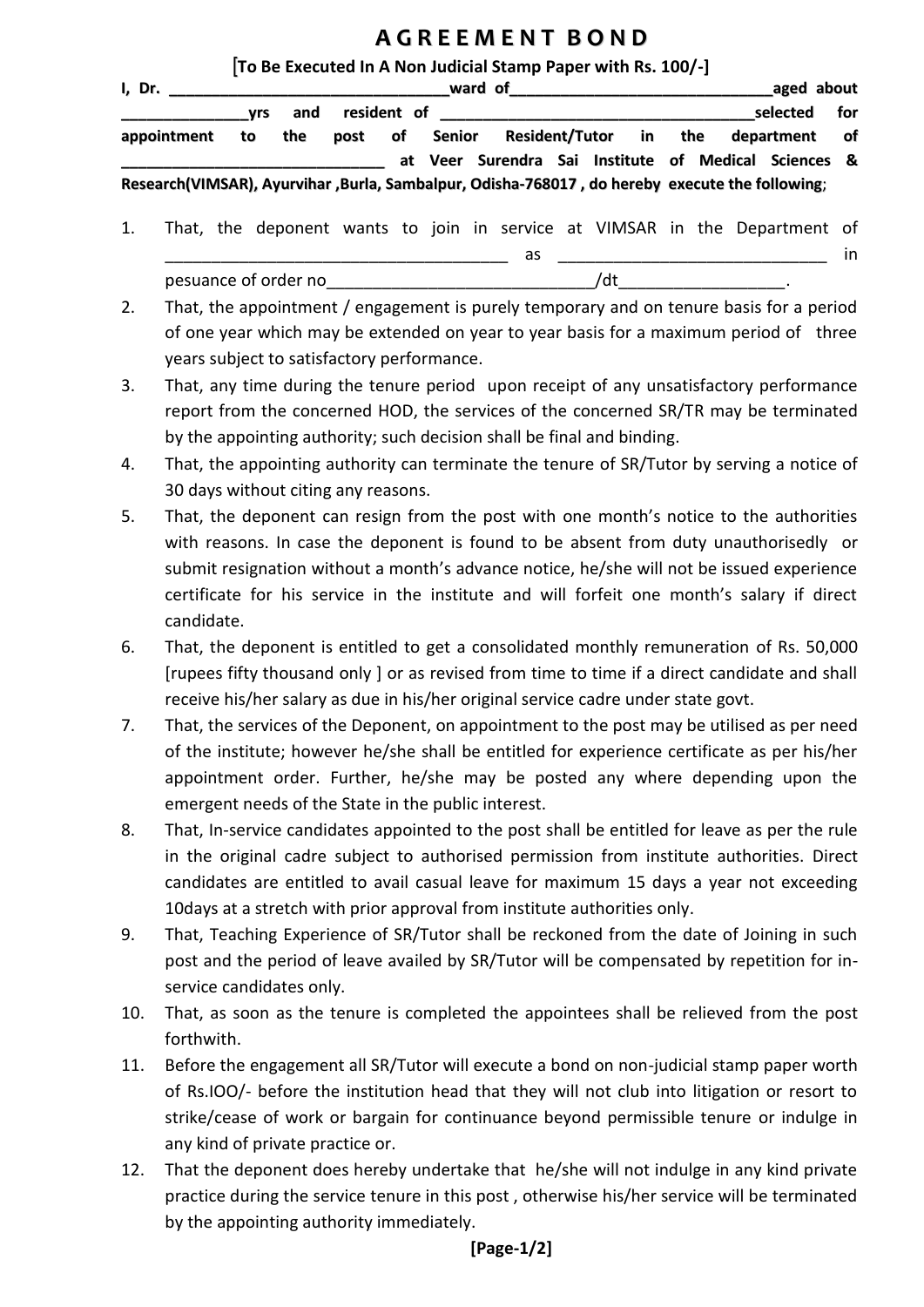- 13. That, the deponent does hereby undertake that he/she will not indulge in any kind of litigation or resort to strike or cease work during the service tenure here, otherwise his/her service will be terminated by the appointing authority immediately.
- 14. That, the deponent does hereby undertake that he/she shall not engage with media / or social media in controversial or sensitive matters relating to the institute without prior permission of the institute authorities, otherwise his/her service will be terminated by the appointing authority immediately.
- 15. That, the deponent does hereby undertake that he/she will not bargain with the institute / government for his/her continuance beyond the permissible period for this contractual engagement.
- 16. That, the deponent does hereby undertake that, if he/she is from the state govt .cadre, he/she will join at the place of posting as soon as the SR/Tutorship is completed or he/she is issued Govt. Order for the same.
- 17. That, the deponent agrees to strictly adhere to the terms and terms and conditions of the institute rules on staff discipline and conduct as prevalent.
- 18. That, the deponent does hereby undertake that in case he/she violates the above provisions, he/she will not be given training SR experience certificate.

| Singed by<br><b>The Deponent</b>           | Signed by<br><b>Authorized Signatory of the Institute</b> |
|--------------------------------------------|-----------------------------------------------------------|
| Signature:                                 | Signature:                                                |
| Name:                                      | Name:                                                     |
| Address:                                   | Designation in the institute:                             |
| Date:                                      | Date:                                                     |
| <b>WITNESS-1 (Group - A Govt. Officer)</b> | <b>WITNESS-2 (Group - A Govt. Officer)</b>                |
|                                            |                                                           |
| Signature:                                 | Signature:                                                |
| Name:                                      | Name:                                                     |
| Address:                                   | Address:                                                  |
| Date:                                      | Date:                                                     |

read over and explained to him in presence of the above witnesses and he admitted the same to be correctly scribed and signed on the bond in presence of witnesses and thereafter the witnesses signed in his presence.

| Advocate    |  |  |
|-------------|--|--|
| <b>Date</b> |  |  |

[Page-2/2]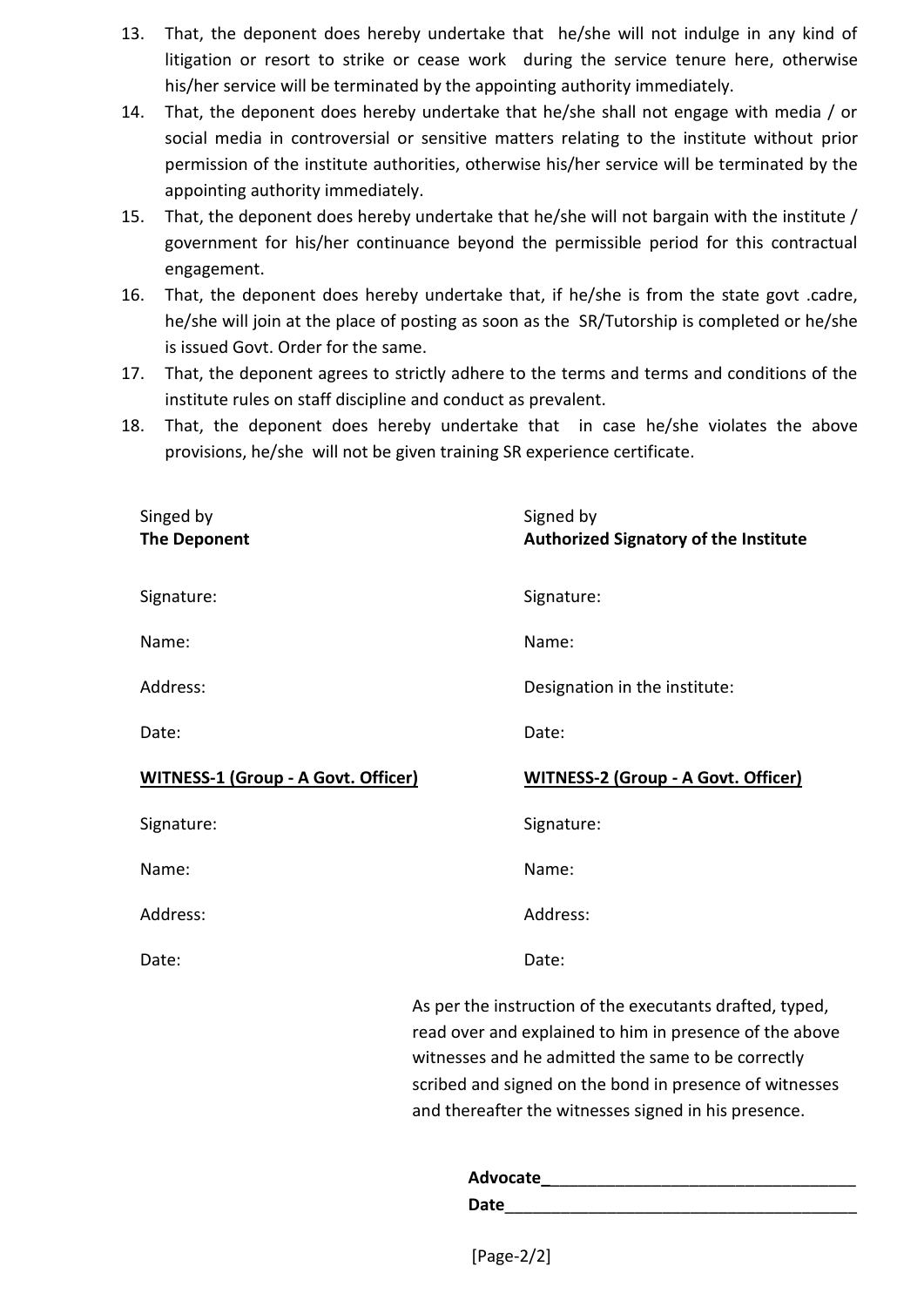## **The Secretary to Govt. Of Orissa, Health & Family Welfare Department, Bhubaneswar, (Secretary of Administrative Department Head of Office of relieving and receiving Officers)**

| Sir,                                                                                                                                                                                 |                    |                                                                |  |  |  |
|--------------------------------------------------------------------------------------------------------------------------------------------------------------------------------------|--------------------|----------------------------------------------------------------|--|--|--|
| In Pursuance of Govt. Notification/ Order No ____________Dt___________ We have this day __________ in                                                                                |                    |                                                                |  |  |  |
| the forenoon/afternoon relinquish made over and taken over charge of the office of the                                                                                               |                    |                                                                |  |  |  |
|                                                                                                                                                                                      |                    |                                                                |  |  |  |
|                                                                                                                                                                                      |                    |                                                                |  |  |  |
|                                                                                                                                                                                      |                    | Yours faithfully                                               |  |  |  |
| Place:-                                                                                                                                                                              |                    |                                                                |  |  |  |
| Date:-                                                                                                                                                                               |                    |                                                                |  |  |  |
|                                                                                                                                                                                      |                    | (Relieved Officer)                                             |  |  |  |
|                                                                                                                                                                                      |                    | (Signature________________                                     |  |  |  |
|                                                                                                                                                                                      |                    | (Relieving Officer)                                            |  |  |  |
| Additional information to be furnished in respect of taking over charge of Government money.                                                                                         |                    |                                                                |  |  |  |
|                                                                                                                                                                                      |                    | In relieving Officer acknowledge to have received Rs [11] [11] |  |  |  |
| words (Rupees__________________________________) of permanent advance of other cash and the full amount of such                                                                      |                    |                                                                |  |  |  |
|                                                                                                                                                                                      |                    |                                                                |  |  |  |
| amount of such advance in due from & to be accounted for by me.                                                                                                                      |                    |                                                                |  |  |  |
| Place:-                                                                                                                                                                              |                    | Signature____________________                                  |  |  |  |
| Date:-                                                                                                                                                                               |                    | (Relieving Officer)                                            |  |  |  |
|                                                                                                                                                                                      | <b>Designation</b> |                                                                |  |  |  |
|                                                                                                                                                                                      |                    |                                                                |  |  |  |
| Additional information to be furnished regarding leave etc.                                                                                                                          |                    |                                                                |  |  |  |
| 1. By Relieved Officer.                                                                                                                                                              |                    |                                                                |  |  |  |
| If proceeding on leave , Address during leave salary is to be drawn(It at a treasury outside the State, a<br>copy of the last par certificate would be furnished to the A.G. Orissa) |                    |                                                                |  |  |  |
| If Transfer:-                                                                                                                                                                        |                    |                                                                |  |  |  |
| The post a Station to which transferred                                                                                                                                              |                    |                                                                |  |  |  |
| Reasons for relinquishment of charges.                                                                                                                                               |                    |                                                                |  |  |  |
|                                                                                                                                                                                      |                    |                                                                |  |  |  |
|                                                                                                                                                                                      |                    | <b>Signature Signature</b>                                     |  |  |  |
|                                                                                                                                                                                      |                    | (Relieved Officer)                                             |  |  |  |

## Date:-

- 2. By Relieving Officer
	- 1. If returning from leave.
	- 2. If he transfer from the post from which Transferred.
	- 3. If returning from leave or another post reasons for taking charges.

**Signature\_\_\_\_\_\_\_\_\_\_\_\_\_\_\_\_\_\_**

**(Relieving Officer)**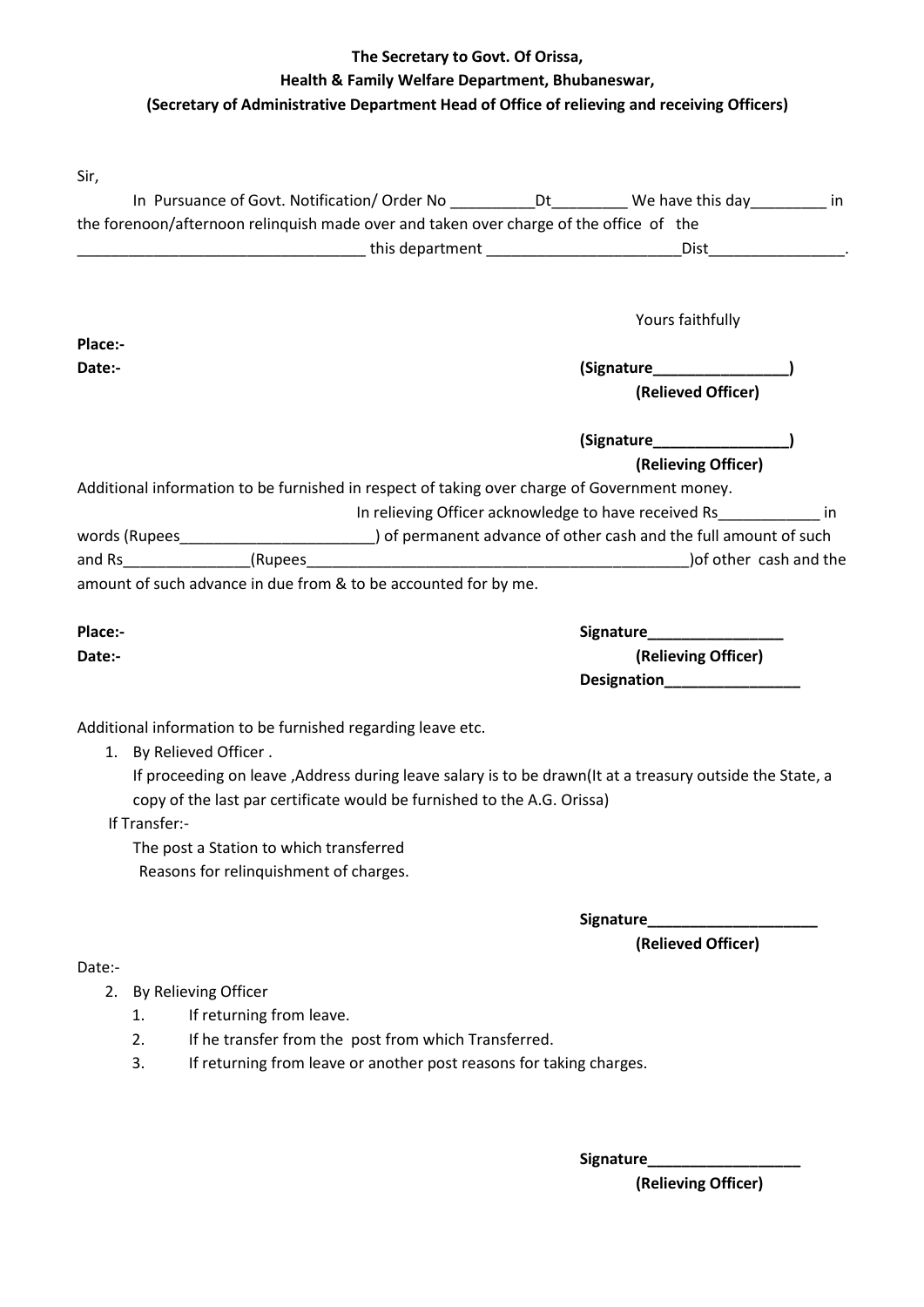| -Bio-Data-<br>(FILL IN CAPITAL LETTER ONLY)                                                                          |                                                      |
|----------------------------------------------------------------------------------------------------------------------|------------------------------------------------------|
|                                                                                                                      | <b>Passport size Colour</b><br>Photograph paste here |
|                                                                                                                      |                                                      |
|                                                                                                                      |                                                      |
|                                                                                                                      |                                                      |
|                                                                                                                      |                                                      |
|                                                                                                                      |                                                      |
|                                                                                                                      |                                                      |
| Designation: __________________________Department: ___________________________Dt. Of Joining________________________ |                                                      |
|                                                                                                                      |                                                      |
|                                                                                                                      |                                                      |
|                                                                                                                      |                                                      |
|                                                                                                                      |                                                      |
|                                                                                                                      |                                                      |
|                                                                                                                      |                                                      |
|                                                                                                                      |                                                      |
|                                                                                                                      |                                                      |
| Married /unmarried ____________________________Occupation /present engagement of spouse ______________________       |                                                      |
|                                                                                                                      |                                                      |
|                                                                                                                      |                                                      |
|                                                                                                                      |                                                      |
|                                                                                                                      |                                                      |
|                                                                                                                      |                                                      |